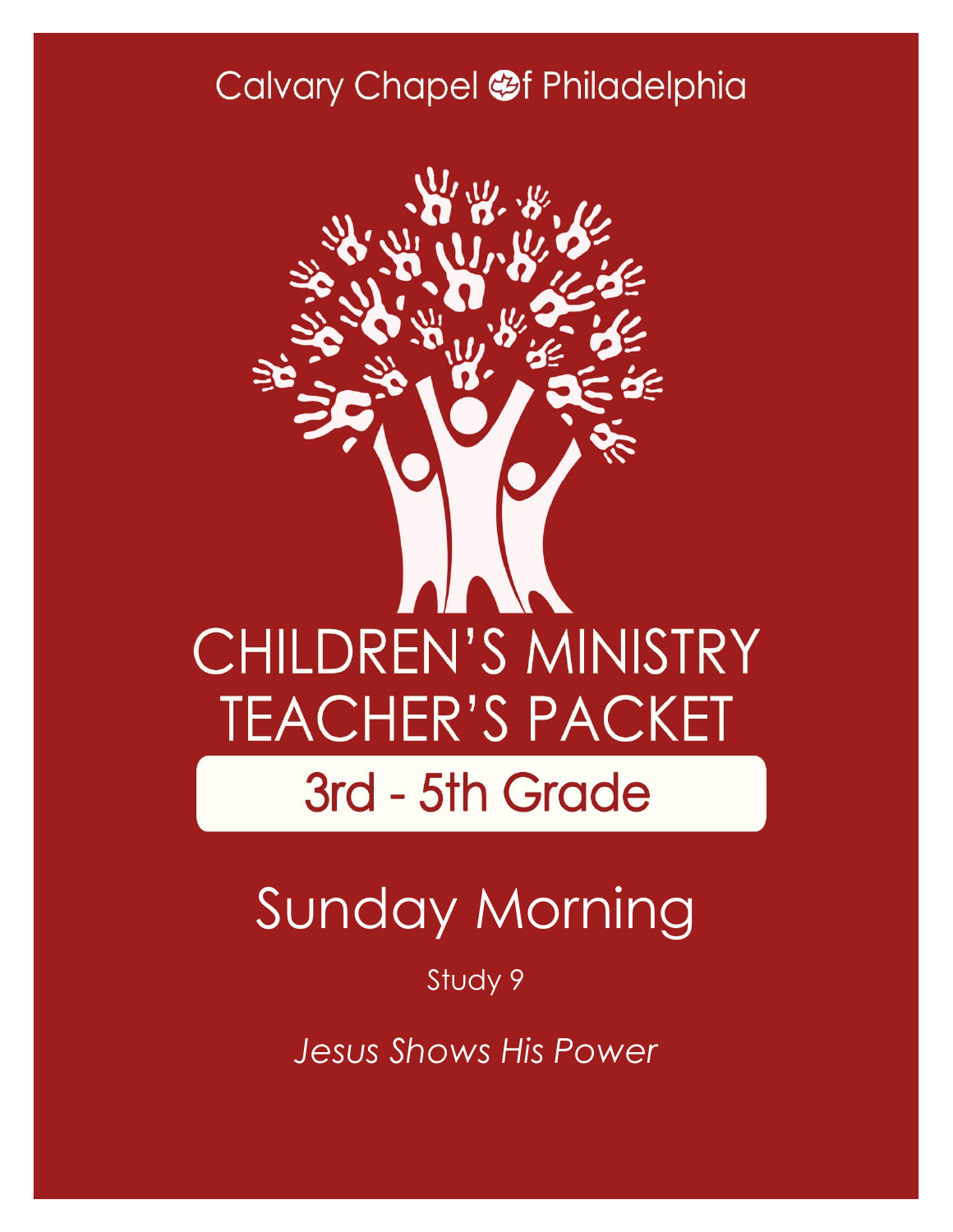### Jesus Shows His Power

The Objective is the key concept for this weeks lesson. It should be the main focus of the study

These are the key verses that you will find helpful in teaching your study this week. The "Main passage" is the basis of the study, where the other verse support the objective of the lesson.

There is a memory verse for the students that relates to every study. If a student can memorize the verse for the following week you may give them a prize from the "reward box" found on your cart.

An introductory activity or question that will settle the class, draw their attention to the study and prepare their hearts for God's Word.

**Objective This lesson will show how Jesus has authority over all things by showing His miraculous control over nature, demons, sickness, and death (and by extension, He has authority over us too).**

#### **Key Verses**

Luke 8:22-56—Main Teaching Passage Matthew 28:18-20

#### **Memory Verse** - Matthew 28:18

"And Jesus came and spoke to them, saying, 'All authority has been given to Me in heaven and on earth.'"

#### **Hook**

Review last week's memory verse, James 1:22.

Ask the students who has the authority to make the rules in their house. How about in their Sunday School class? Then ask if someone who has authority in one place has that same authority in other places. Can you as their Sunday School teacher go to their house and command them to clean their room?

Authority figures only have authority over certain areas. Even our president only has authority in this country. Only Jesus has authority over all people, places and things, as we will see today.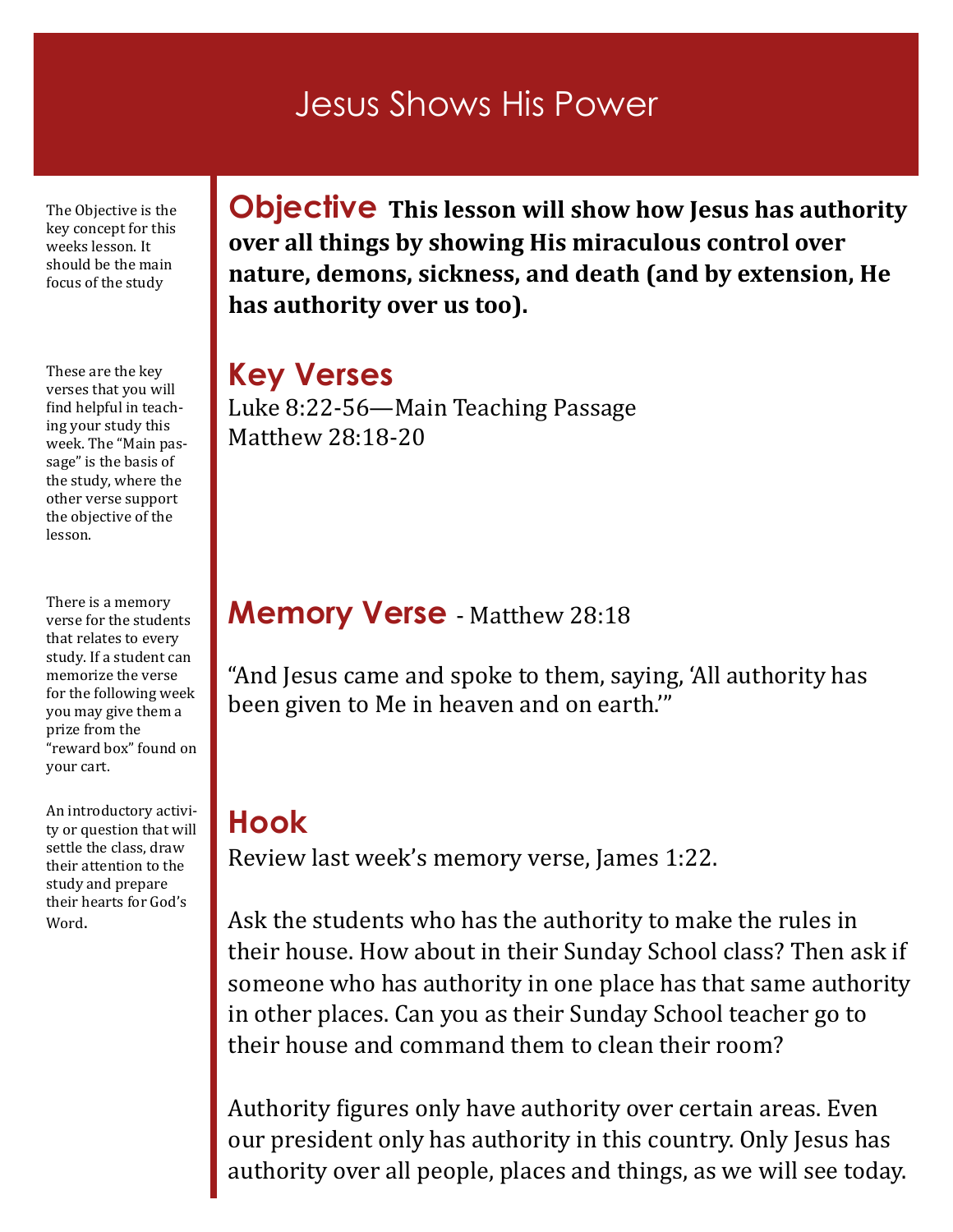What does the Bible say? This is where we will read a passage or series of passages that teach on the subject of the day.

# BOOK

Today, we will not be looking at one story in particular so much as four successive stories, each of which demonstrate Jesus' power and authority over a different part of creation. Our story begins with Jesus on a boat with His disciples. While they were sailing, He fell asleep, and soon after, there was a giant storm. The disciples, fearing for their lives, woke Jesus. Jesus simply told the wind and the waves to stop, and they obeyed. The disciples marveled at this sight. Once they arrived on land, Jesus and the disciples were met by a demon-possessed man. This man had been tortured by many demons for years and lived in a graveyard. Jesus commanded the demons to leave this man and go into a nearby herd of pigs, and they did. When the townspeople saw this, they became afraid and asked Jesus to leave. However, the formerly demon-possessed man then tried to follow Jesus. Instead, Jesus told him to tell all his friends and family about what had happened.

Soon after, Jesus encountered a man named Jairus whose daughter was sick. Jesus agreed to go to Jairus' house and help his daughter. On the way, there was a woman who had a bleeding issue for 12 years. She reached out to touch Jesus' robe, and immediately her sickness went away. Jesus did not even know who touched Him at first, but when He discovered the woman, He praised her for her faith. Soon after, some men told Jairus that his daughter was dead and that he no longer needed Jesus to come with him. However, Jesus went anyway. When He arrived, Jesus announced that the girl was not dead but sleeping. This led to the scorn of those around Him who knew she was dead. Jesus took her by the hand and told her to arise, and she did. Jairus' daughter came back to life.

The interpretation/ exegesis of the passage. What does this passage mean? How does this passage apply to my life?

# LOOK

When you go through passages in the Gospel like this, it can be easy to get bogged down in miracle after miracle and miss the unique importance of each one. However, Luke had a specific purpose in putting these four miracles next to each other in this passage. In today's passage, Jesus did not just perform four random miracles. Each one of them shows Jesus' authority over a different area. First, in calming the storm, Jesus demonstrated that He had authority over nature. In casting out the demons, Jesus displayed His authority over demons and the spiritual realm. In healing the woman with the blood problem, Jesus revealed His power over sickness. Finally, when Jesus brought Jairus' daughter back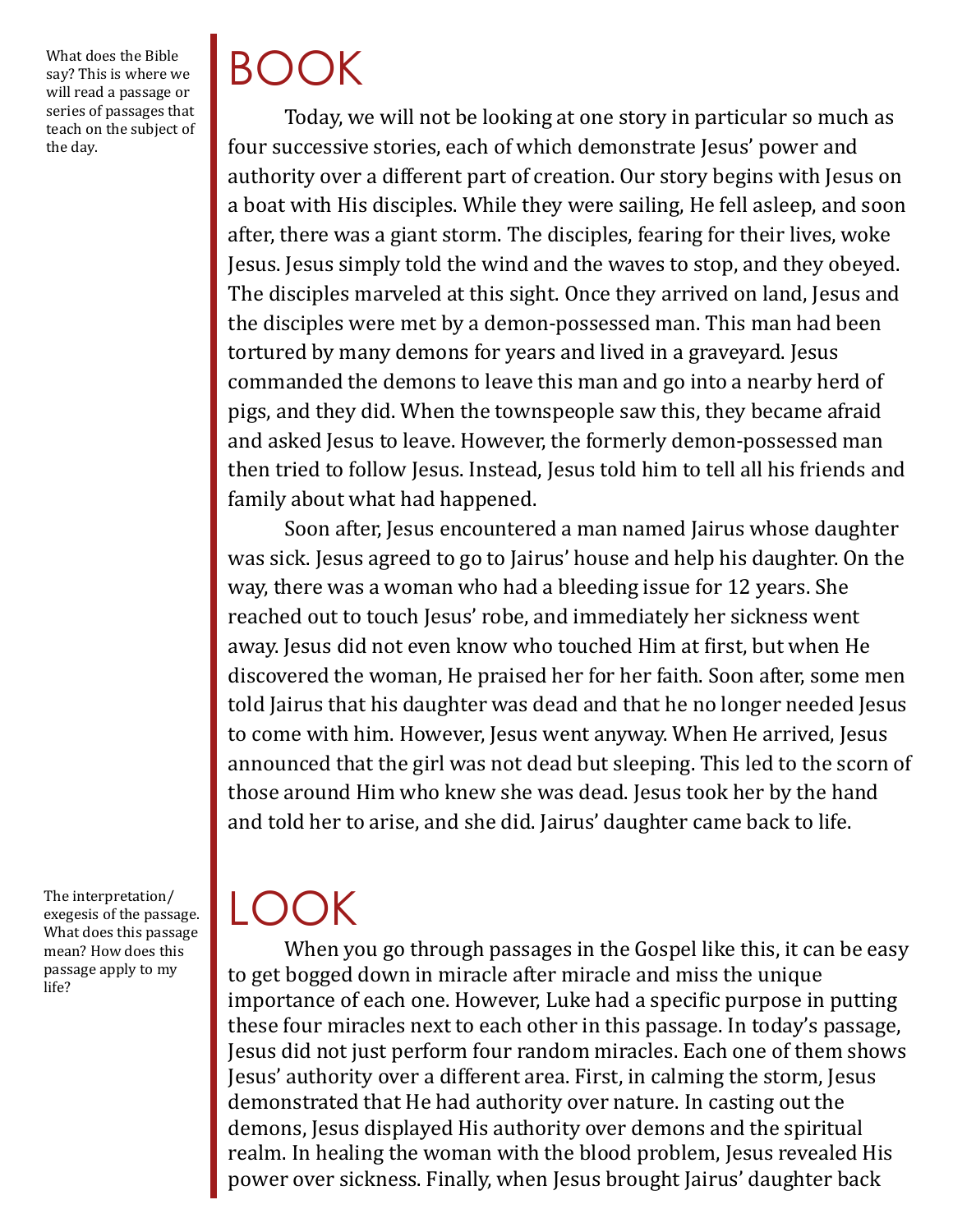## LOOK (Continued)

from the dead, He proved that He had power over death itself. These miracles were a demonstration of just how far-reaching Jesus' authority was. Jesus did not just have power over one or two things. Jesus' authority extended over all creation. He has power over nature, the spiritual realm, disease, and even death.

As we talked about in the Hook, people who have any authority have limited authority. A parent is only able to give rules to and discipline their own children. A teacher has command over only their class. A king or president only has authority in their country. Someone else's parents can't come to your house and punish you. The president of another country can't make laws and force people in America to live by them. Why? Because they do not have that authority. However, it is not that way with Jesus. Jesus has authority over everything. In today's stories, He needed only to say a word, and the waves, demons, and disease had to obey and go away. By commanding these things with His words, Jesus showed that He did not just have greater power than them, but He had authority over them.

Jesus does not just have authority over these things. He also has authority over all people, and in fact over everything in the universe as we see in Matthew 28:18. We recognize that authority when we call Him "Lord," which means "master." Because He has authority over us, it is important for us to do all things that He has commanded us in His Word. Now read Matthew 28:18-20. In response to Jesus' authority, Jesus commands us to share the Gospel with all nations. It is up to us to respond to Jesus' authority with obedience.

What is my response to this passage of Scripture? How should my life change according to what this passage teaches me? What are the practical things I can do throughout the week to make this true in my life?

## TOOK

As a class, memorize Matthew 28:18.

Review the lesson by asking the students to go through the four miracles we saw today and explain what part of Jesus' authority each miracle demonstrates.

**Pray:** Worship the Lord for His authority over all people and things. Ask Him for help in submitting to His authority.

**Parent Question:** Read Matthew 28:18-20. Make a list of people who don't know Jesus and commit to sharing the Gospel with them.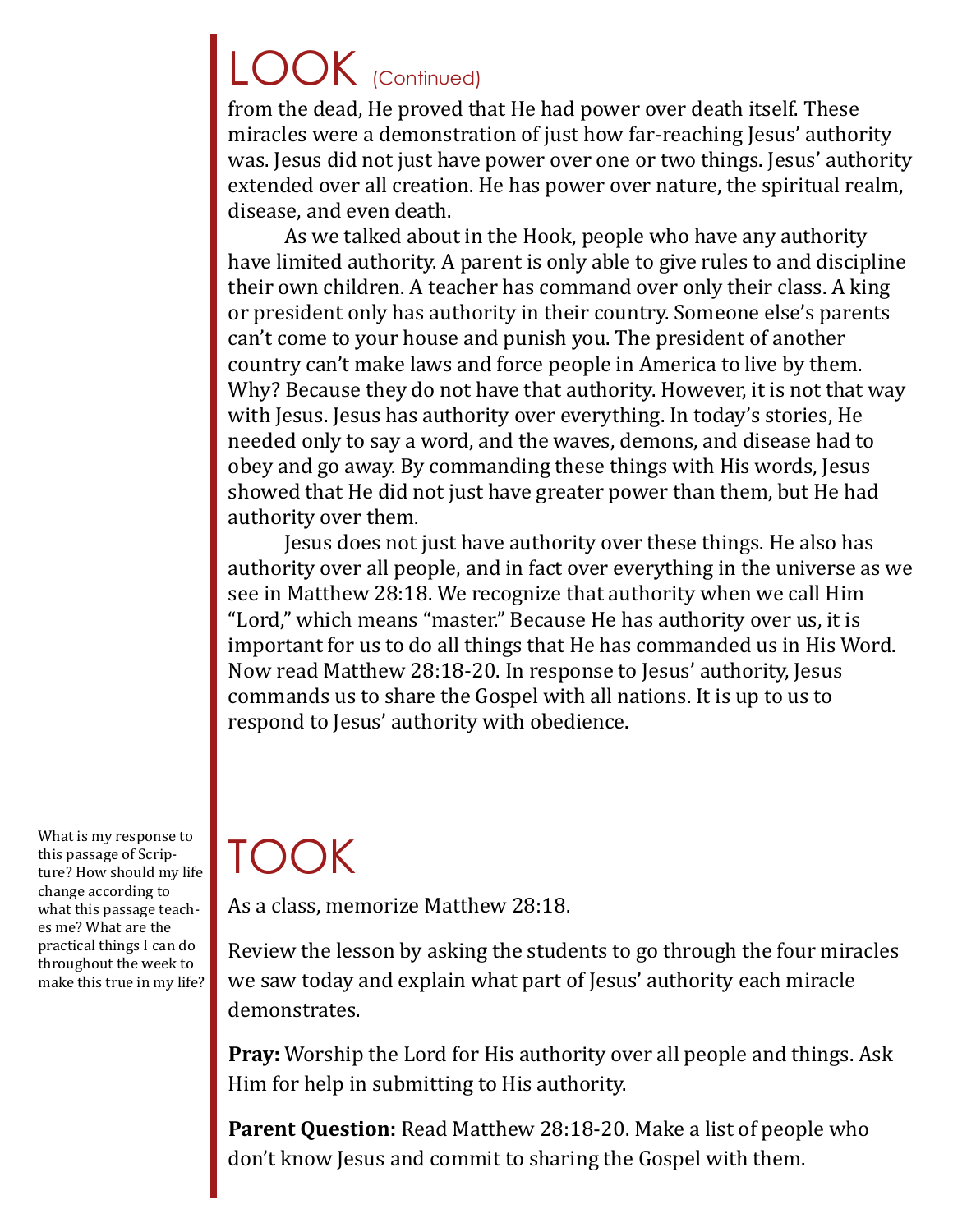## FURTHER STUDY

### **Commentary on Luke 8:22-56 by David Guzik**

C. Jesus calms the storm.

1. (22-23) The stormy Sea of Galilee.

Now it happened, on a certain day, that He got into a boat with His disciples. And He said to them, "Let us cross over to the other side of the lake." And they launched out. But as they sailed He fell asleep. And a windstorm came down on the lake, and they were filling *with water,* and were in jeopardy.

a. **He fell asleep**: Jesus' true humanity is shown by His sleep on the boat. He became weary, and would sometimes need to catch sleep wherever He could.

b. **A windstorm came down on the lake**: The Sea of Galilee is well known for its sudden, violent storms. The severity of this storm is evident in the fact that the disciples (many of which were experienced fishermen on this very sea) were terrified  $(Mark 4:40)$ .

2. (24-25) Jesus calms the storm.

And they came to Him and awoke Him, saying, "Master, Master, we are perishing!" Then He arose and rebuked the wind and the raging of the water. And they ceased, and there was a calm. But He said to them, "Where is your faith?" And they were afraid, and marveled, saying to one another, "Who can this be? For He commands even the winds and water, and they obey Him!"

a. **He arose and rebuked the wind and the raging of the water**: Jesus didn't merely quiet the wind and the sea; He *rebuked* **the winds and the sea**. This, along with the disciple's great fear, and what Jesus will encounter at His destination, gives the sense that Satan had a significant hand in this storm.

b. **Where is your faith?** Jesus doesn't say, "Wow, what a storm." Instead, He says, "**Where is your faith?**" The storm could not disturb Jesus, but the unbelief of His disciples could and did.

i. How were they unbelieving? It was not that they were afraid of a fearful circumstance, but because Jesus had said *Let us go over to the other side of the lake* ([Luke 8:22\)](https://www.blueletterbible.org/kjv/Luk/8/22/s_981022). Jesus didn't say, "Let's do the best we can and maybe we'll all drown."

ii. Just because you have a tough time in a tough circumstance doesn't mean that you are walking in unbelief. Unbelief is when you ignore or reject a promise or command of God given to your situation.

iii. The disciples also should have known that God would not allow the Messiah to perish in a boat crossing the Sea of Galilee. What? Do we think that the story of Jesus would end with Him drowning?

c. **And they were afraid, and marveled**: The total calm of the sea should have filled them with peace, but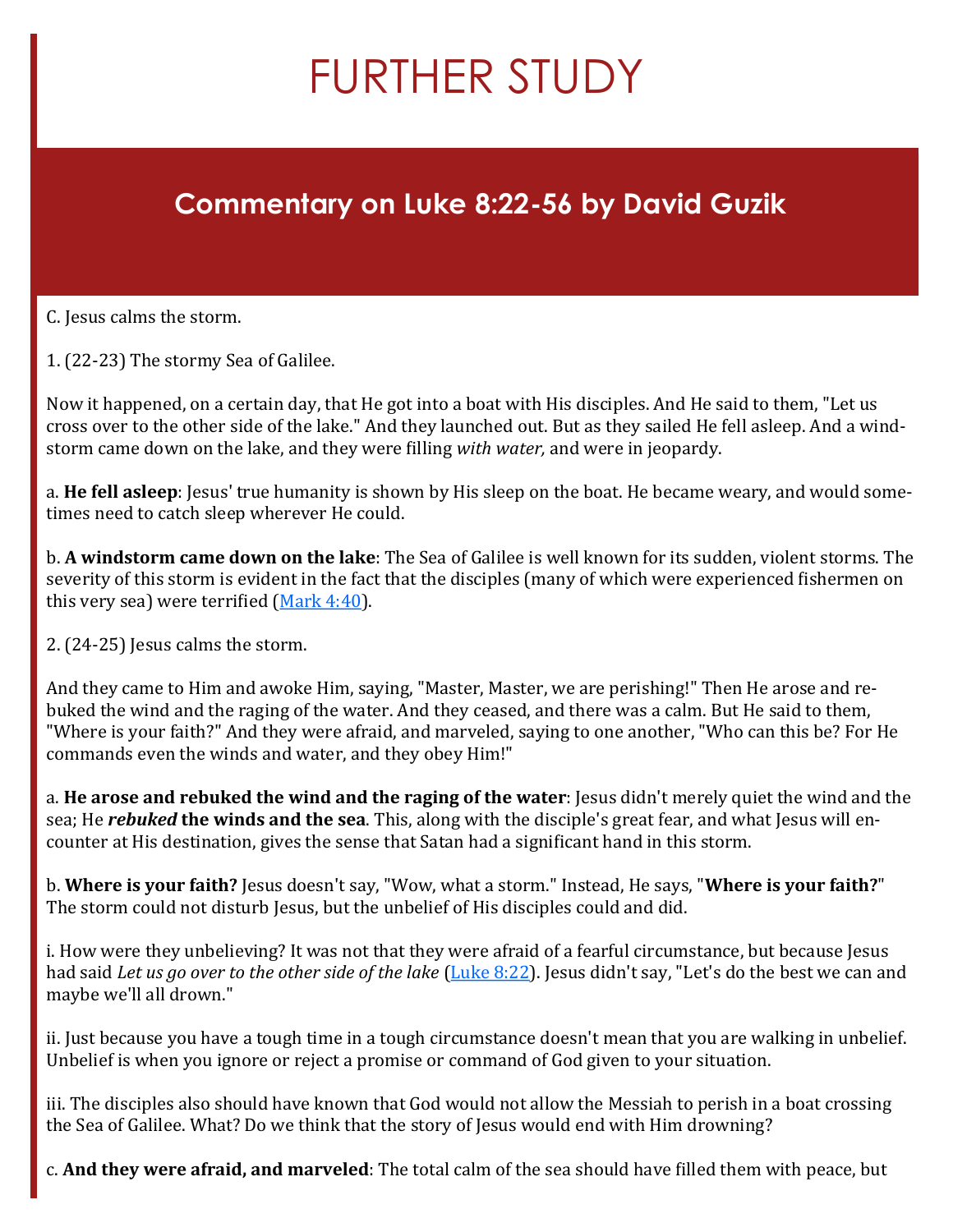instead, they were just as afraid when He calmed the storm as when they were in its midst.

d. The disciples ask a good question: **Who can this be?** It can only be the Lord, Jehovah, who only has this power and authority: *O Lord God of hosts, who is mighty like You, O Lord? Your faithfulness surrounds You. You rule the raging of the sea; when waves rise, You still them.* [\(Psalm 89:8](https://www.blueletterbible.org/kjv/Psa/89/8-9/s_567008)-9)

e. This account shows the abiding care Jesus has for His people. "There are many Christians today who seem to think the boat is going down! I am tired of the wailing of some of my friends who take that view. The boat cannot go down. Jesus is on board." (Morgan)

D. The deliverance of the Gaderene demoniac.

1. (26-29) The man is described.

Then they sailed to the country of the Gadarenes, which is opposite Galilee. And when He stepped out on the land, there met Him a certain man from the city who had demons for a long time. And he wore no clothes, nor did he live in a house but in the tombs. When he saw Jesus, he cried out, fell down before Him, and with a loud voice said, "What have I to do with You, Jesus, Son of the Most High God? I beg You, do not torment me!" For He had commanded the unclean spirit to come out of the man. For it had often seized him, and he was kept under guard, bound with chains and shackles; and he broke the bonds and was driven by the demon into the wilderness.

a. This is the most detailed description of a demon possessed man we have in the Bible. It is the classic profile of demonic possession. The man has been demon possessed **for a long time**; the effect was to cause this man to live like a sub-human, wild animal (**wore not clothes … in the tombs … bound with chains and shackles … broke the bonds … driven by the demon into the wilderness**).

i. Curiously, many Christians think that this is how the Holy Spirit works-by overwhelming the operations of one's body, and making one do strange and grotesque things.

b. When this man came to Jesus (**there met Him** means that Jesus did not seek out the man), Jesus **commanded the unclean spirit to come out of the man**. The man could not, or would not deliver himself, but Jesus had all authority over **the unclean spirit**.

c. When the man cried out **What have I to do with You … I beg You, do not torment me!** it is the demonic spirit speaking, not the man possessed. The demon did not want to leave his "host."

i. Demonic possession is when a demonic spirit *resides* in a human body, and at times will exhibit its own personality through the personality of the host body.

ii. Demonic possession is a reality today, though we must guard against either *ignoring* demonic activity or *over-emphasizing* supposed demonic activity.

iii. We are not told specifically how a person become demon possessed, other than the inference that it must be by some sort of invitation, whether offered knowingly or not.

iv. Superstition, fortunetelling, "harmless" occult games and practices, spiritism, New Age deception, magic, drug taking and other things open doors of deception to the believer, and real demonic danger to the unbeliever.

v. People often get involved in the occult or demonic things because there is something there that seems to *work*. Unfortunately it is not some*thing* at work, but a some*one* at work-a demonic spirit.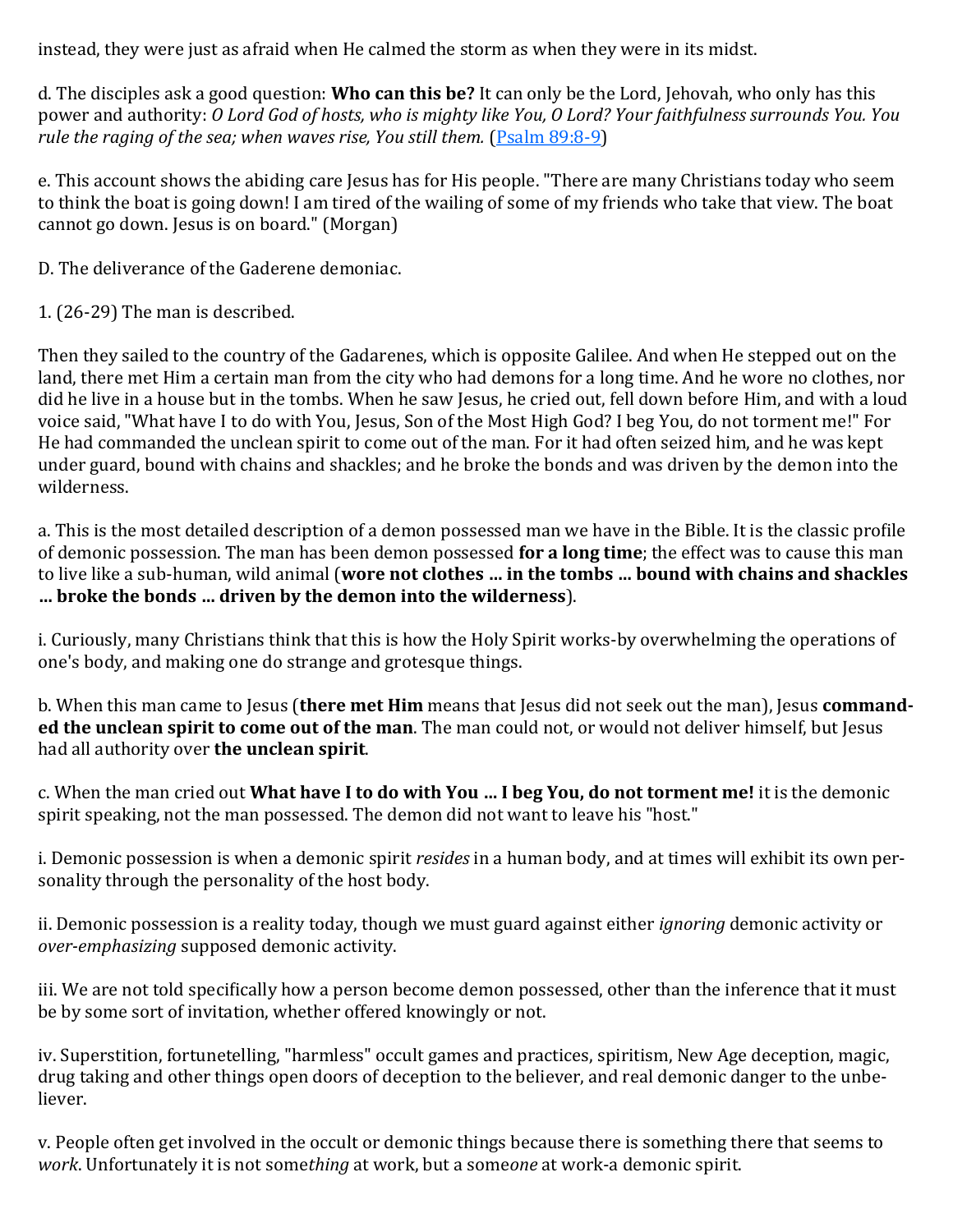d. Why do demons want to inhabit bodies? For the same reason why the vandal wants a spray can, or a violent man wants a gun-a body is a weapon that they can use in their attack against God.

i. Demons also attack men because they hate the image of God in man, so they try to mar that image, by debasing man and making him grotesque.

ii. Demons have the same goal in Christians (to wreck the image of God) but their tactics are restricted; in regard to Christians, demonic spirits were "disarmed" by Jesus' work on the cross ([Colossians 2:15\)](https://www.blueletterbible.org/kjv/Col/2/15/s_1109015), though they can both deceive and intimidate Christians, binding them with fear and unbelief.

2. (30-33) Jesus demonstrates His authority over evil spirits.

Jesus asked him, saying, "What is your name?" And he said, "Legion," because many demons had entered him. And they begged Him that He would not command them to go out into the abyss. Now a herd of many swine was feeding there on the mountain. So they begged Him that He would permit them to enter them. And He permitted them. Then the demons went out of the man and entered the swine, and the herd ran violently down the steep place into the lake and drowned.

a. **What is your name?** Why did Jesus ask for a name? Probably so that *we* would know the full extent of the problem, knowing that the man was filled with many demons (**Legion**) not just one.

i. A Roman legion usually consisted of six thousand men. This does not mean that the man was inhabited with six thousand demons, but that he had many.

b. **They begged Him that He would not command them to go out into the abyss**: The demons inhabiting this man did not want to be imprisoned in the **abyss**, which is the *bottomless pit* described in [Revelation 9:11.](https://www.blueletterbible.org/kjv/Rev/9/11/s_1176011)  Apparently, it is some kind of "holding cell" for certain demonic spirits.

c. **The demons went out of the man and entered the swine**: The idea that demons may inhabit the bodies of animals seems strange, but the idea is also shown in [Genesis 3.](https://www.blueletterbible.org/kjv/Gen/3/1-24/s_3001) It was also appropriate that these demons be cast into **swine**, being non-kosher animals.

d. **The herd ran violently down the steep place into the lake and drowned**: The destructive nature of demonic spirits is shown by their effect on the swine. They are like their leader, Satan whose desire is to *steal, and to kill, and to destroy* [\(John 10:10\).](https://www.blueletterbible.org/kjv/Jhn/10/10/s_1007010)

3. (34-37) The reaction of the bystanders to the deliverance of the demon possessed man.

When those who fed *them* saw what had happened, they fled and told *it* in the city and in the country. Then they went out to see what had happened, and came to Jesus, and found the man from whom the demons had departed, sitting at the feet of Jesus, clothed and in his right mind. And they were afraid. They also who had seen *it* told them by what means he who had been demon-possessed was healed. Then the whole multitude of the surrounding region of the Gadarenes asked Him to depart from them, for they were seized with great fear. And He got into the boat and returned.

a. **They were afraid … and they were seized with great fear**: They were more afraid of a free man than a possessed man; when they see the man in his right mind, sitting at the feet of Jesus.

b. **Then the whole multitude … asked Him to depart**: They didn't seem to mind having this demonpossessed, tormented man in their midst, but they did mind having Jesus around-so they asked Him to leave*and He did!*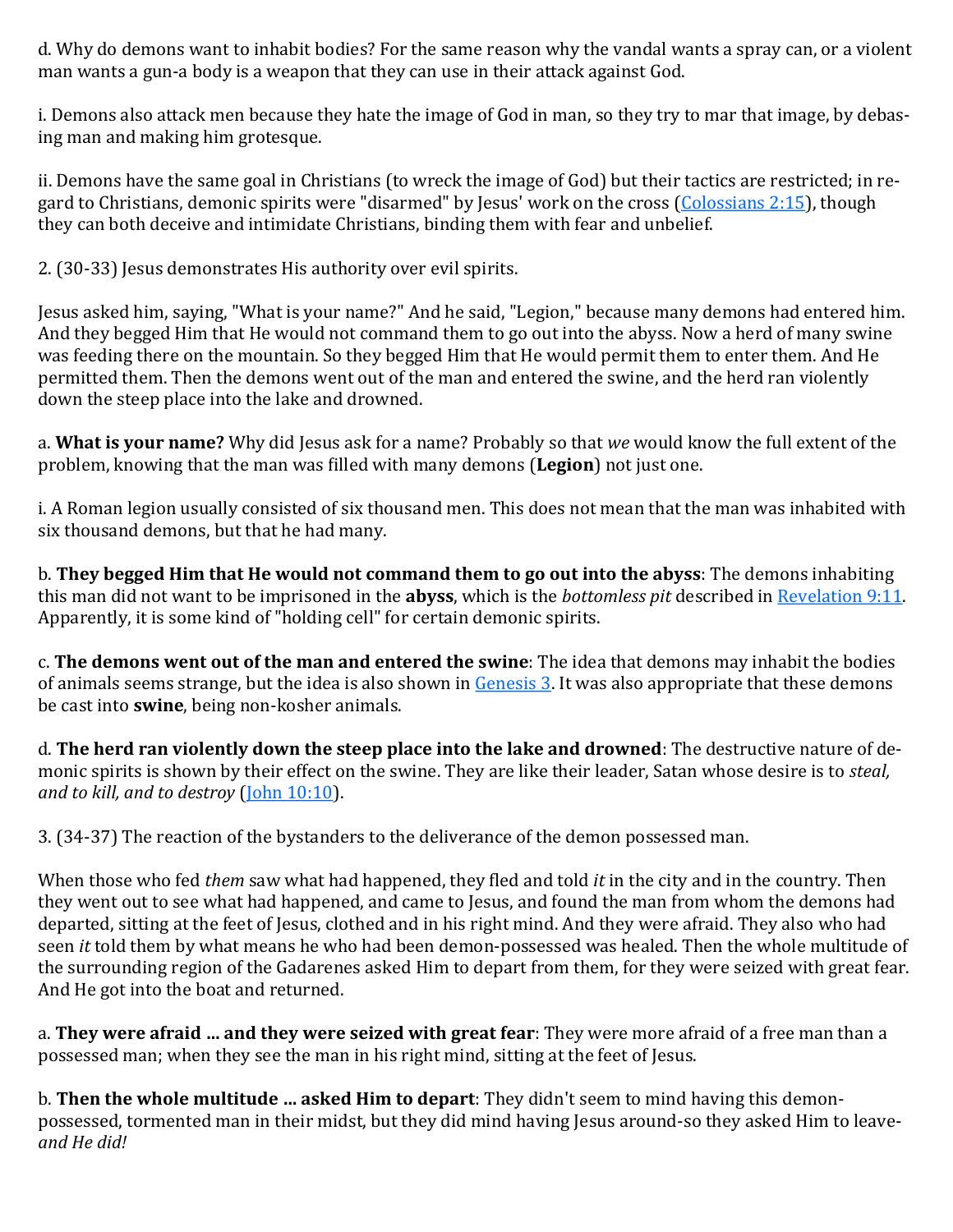i. "It is clear that they attached far more value to their earthly possessions than to the salvation of the possessed man and their own salvation as well." (Geldenhuys)

c. When people are more afraid of what Jesus will do in their lives than what Satan is doing in their lives right now, they often push Jesus away-and He may very well leave if you ask Him to.

4. (38-39) The reaction of the man who had been delivered from demons.

Now the man from whom the demons had departed begged Him that he might be with Him. But Jesus sent him away, saying, "Return to your own house, and tell what great things God has done for you." And he went his way and proclaimed throughout the whole city what great things Jesus had done for him.

a. **Begged Him that he might be with Him**: First, this formerly demon-possessed man simply sat at the feet of Jesus ([Luke 8:35\)](https://www.blueletterbible.org/kjv/Luk/8/35/s_981035). But then he just wanted to **be with** Jesus.

i. This man didn't only want what Jesus could do for him; the true change in his heart was shown by that he wanted Jesus Himself.

b. **But Jesus sent him away**: Why wouldn't Jesus let this man follow Him and be with Him? Because Jesus knew that he had a more important ministry with his own family and community.

i. Many who desire to be used greatly by God should first give attention to being used by God right in their own house; though this truly is the hardest place to minister.

c. This man had a great message to tell: **what great things Jesus had done for him**. This is a gospel everyone should be able to preach.

E. A woman healed, a girl raised from the dead.

1. (40-42) A father's plea that Jesus would heal his only daughter.

So it was, when Jesus returned, that the multitude welcomed Him, for they were all waiting for Him. And behold, there came a man named Jairus, and he was a ruler of the synagogue. And he fell down at Jesus' feet and begged Him to come to his house, for he had an only daughter about twelve years of age, and she was dying. But as He went, the multitudes thronged Him.

a. **And he fell down at Jesus' feet and begged Him to come to his house**: When the centurion came to Jesus in a similar situation [\(Luke 7:1](https://www.blueletterbible.org/kjv/Luk/7/1-10/s_980001)-10), Jesus didn't even go to the centurion's house to heal the servant-He simply pronounced him healed from a distance.

b. **But as He went**: Jesus did not demand that Jarius show the same faith as the centurion. Jesus responds to the faith that we have.

2. (43-48) A woman healed of her hemorrhage.

Now a woman, having a flow of blood for twelve years, who had spent all her livelihood on physicians and could not be healed by any, came from behind and touched the border of His garment. And immediately her flow of blood stopped. And Jesus said, "Who touched Me?" When all denied it, Peter and those with him said, "Master, the multitudes throng and press You, and You say, 'Who touched Me?'" But Jesus said, "Somebody touched Me, for I perceived power going out from Me." Now when the woman saw that she was not hidden, she came trembling; and falling down before Him, she declared to Him in the presence of all the people the reason she had touched Him and how she was healed immediately. And He said to her, "Daughter, be of good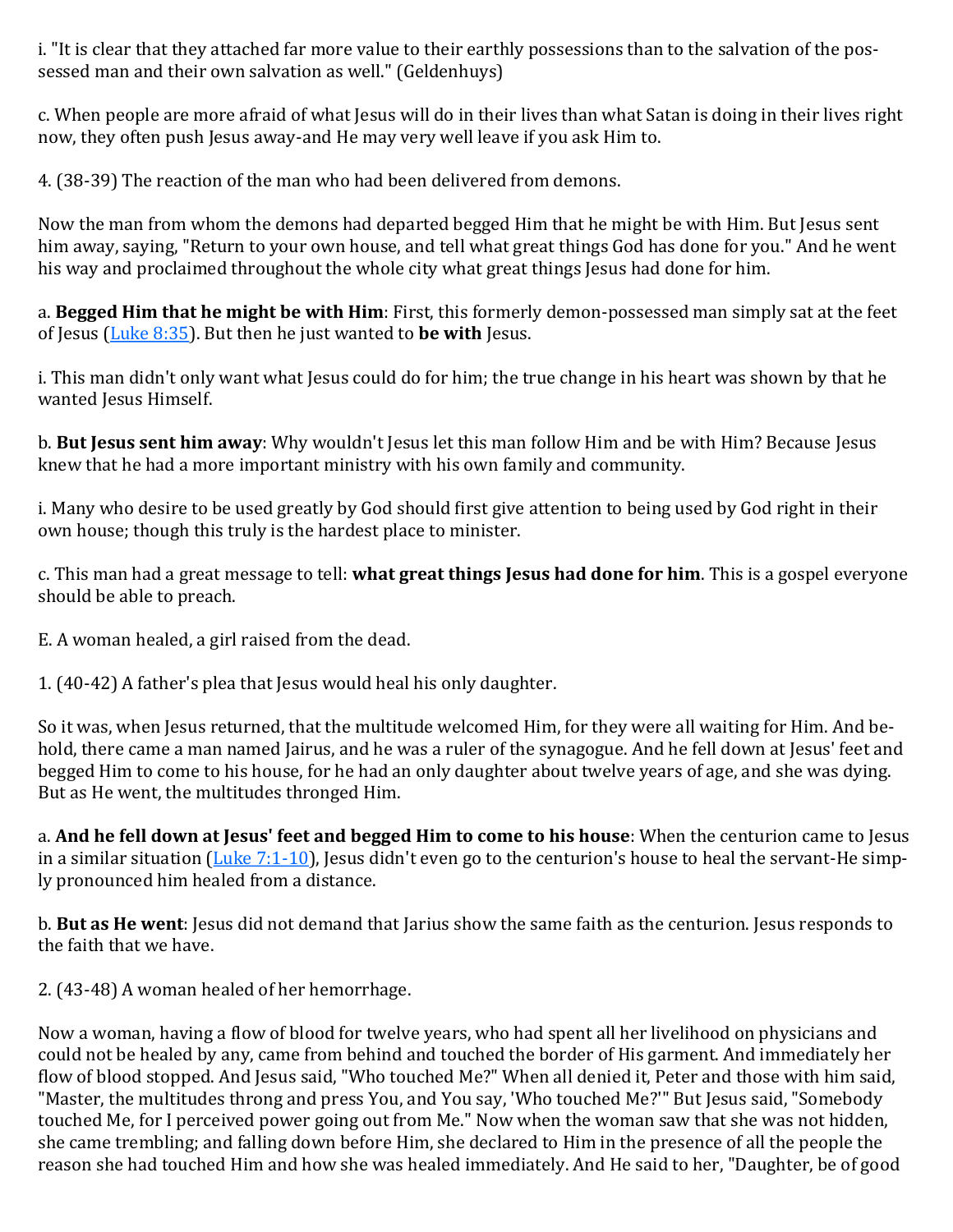cheer; your faith has made you well. Go in peace."

a. **A woman, having a flow of blood for twelve years**: This woman was in a desperate condition. Her bleeding made her ceremonially and socially unclean, and this would be quite a burden to live under for 12 years.

i. According to the Jewish ideas of the time, if this woman touched anyone, she imparted her uncleanness to them, an uncleanness that would not allow them to take part in any aspect of Israel's worship.

ii. Luke the physician also tells us that she had **spent all her livelihood on physicians**. He knew how doctor bills could take all that you had!

b. **Came from behind and touched the border of His garment. And immediately her flow of blood stopped**: When she touched His garment, Jesus wasn't made unclean, the woman was made whole. When we come to Jesus with our sin, and lay it upon Him, it doesn't make Him a sinner, but it makes us clean.

i. How could this woman be healed by touching **the border of** Jesus' **garment**? Because even though her faith had elements of err and superstition, she believed in the healing power of Jesus, and the border of His garment served as a point of contact for that faith.

ii. There are many things that we could find wrong with this woman's faith; but more than anything, her faith was in *Jesus*, and the object of faith is much more important than the quality of faith.

c. **I perceived power going out from Me**: When the woman touched Jesus and was immediately healed, Jesus "felt" something happen. Jesus had a sense that someone had just been healed.

d. Because this woman was embarrassed, and thought that because of her uncleanness, no one would let her touch Jesus, she tried to do it secretly. But God always brings His work out into the open, even if it starts secretly.

e. **The woman saw that she was not hidden**: This probably means that Jesus was looking right at her when He said, "**Somebody touched Me**." The woman *had* to come forward, because Jesus knew who she was.

i. It isn't hard to see the woman, in frightened embarrassment, speaking quickly, describing the whole situation to Jesus, and being so glad she was healed.

ii. Jesus doesn't correct her superstitious faith; her encounter with Jesus Himself has done that. Jesus wants to encourage her and build up her faith.

f. What was Jarius thinking while Jesus took the time to minister to this woman's need? God always seems slow to the sufferer!

3. (49-50) Jesus calls Jarius to a radical faith with a radical promise.

While He was still speaking, someone came from the ruler of the synagogue's *house,* saying to him, "Your daughter is dead. Do not trouble the Teacher." But when Jesus heard *it,* He answered him, saying, "Do not be afraid; only believe, and she will be made well."

a. **Your daughter is dead**: We can imagine how Jarius' heart sank when he heard this. He must have thought, "I knew this was taking too long! I knew Jesus shouldn't have wasted His time on this silly woman!"

i. We sometimes think that God has waited too long, and that things are beyond fixing. But God always knows what He is doing.